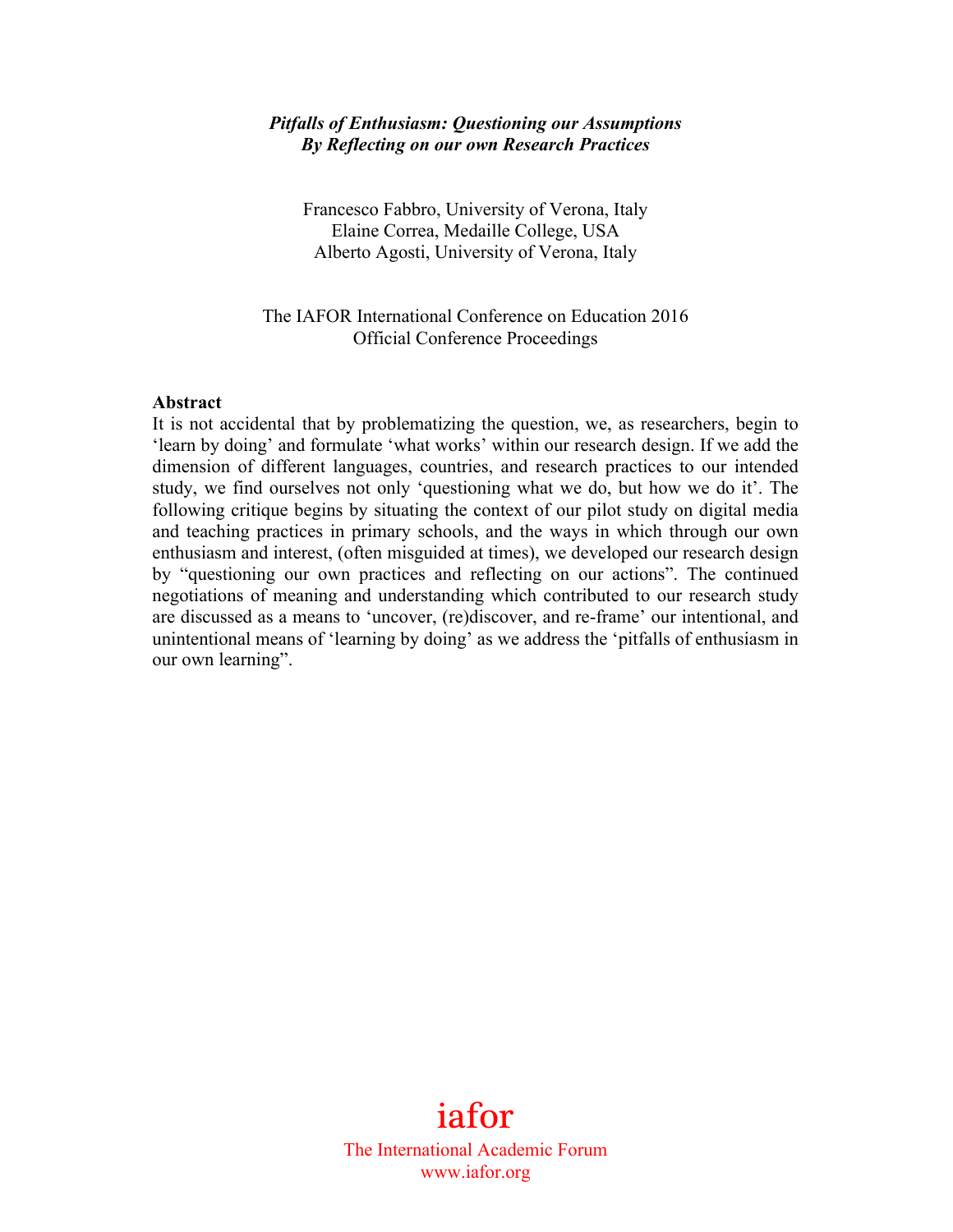### **Introduction**

The often cited motto 'Pessimism of the Intellect, Optimism of the Will', repeatedly mentioned by Gramsci (1975) in his prison notebooks, can be read as encompassing two crucial features. The first feature of critical research, namely is the intention of identifying and challenging oppressive power relations through the constant questioning of what we know and how we turn it into 'scientific knowledge' (critics or 'pessimism of the intellect'). The second feature, our attempt as researchers to empower the research participants, by opening spaces for active engagement and dialogue with participants (empowerment or 'optimism of the will'), as discussed further in this paper.

We will examine, in this paper, how we attempted to put into practice this motto in our pilot study on digital media and teaching practices in primary schools. Specifically, we will consider how our attempt, or more specifically our reflection on our attempts, contributed to changing some aspects of our research design, as well as our ways to address and include teachers and children in the research process. Indeed, although our research study reflects a comparison between Italy and the U.S.A., in this paper we concentrate on the results from the pilot study conducted in one primary school located in the countryside of Verona (Italy). We will discuss the strengths and weaknesses of specific research methods that we employed during the pilot study and the impact of our approach to achieving the overall aim of our study.

## **A socio-cultural approach to the study of technology integration in the classroom**

Unlike many other research projects in the field of Educational Technology, this study neither focuses on the impact of digital technology on learning nor does it focus on how digital technologies can be used to train the 21st century workforce. As Selwyn (2012) and others argue, most educational technology writers and researchers focus mainly on the potential of technology use to 'enhance' learning and cognitive development, with little or no concern for the 'wider' aspects and contributions to education and society. Our study, in continuity with the research tradition of Cultural Studies, does not place the central emphasis on the effects of media on behavior, learning and attitudes, but rather on the ways in which meanings are established, negotiated and circulated, as well as on the ways in which power relationships are reproduced, resisted and negotiated in everyday life (Hall et al., 1980; Buckingham, 2008). Hence, our project shifts the focus from 'media effects' on teaching and learning to the critical understanding of how teachers and students make sense of different educational and teaching practices with digital media in their educational settings within the wider society.

Broadly speaking, we take a 'socio-cultural' approach to the study of technology integration in the classroom (Buckingham, 2007; Selwyn et al., 2010; Selwyn, 2011; Scott et al., 2015) in order to highlight teachers' and students' critical and reflective thinking when engaging with technologies in school settings. From this perspective we focus on what Brehony (2002:181) termed as "the (relative?) Autonomy of classroom life", where teachers and learners negotiate the technological situations they encounter, and where local interactions are informed by broader social conditions. In this sense, digital technology use can be seen as a site for interactions between and within groups of teachers and students that are centered on issues of negotiation, meaning-making and identity formation. Moreover, following Apple's (2010) analysis of unequal relations of power, we aim at producing critical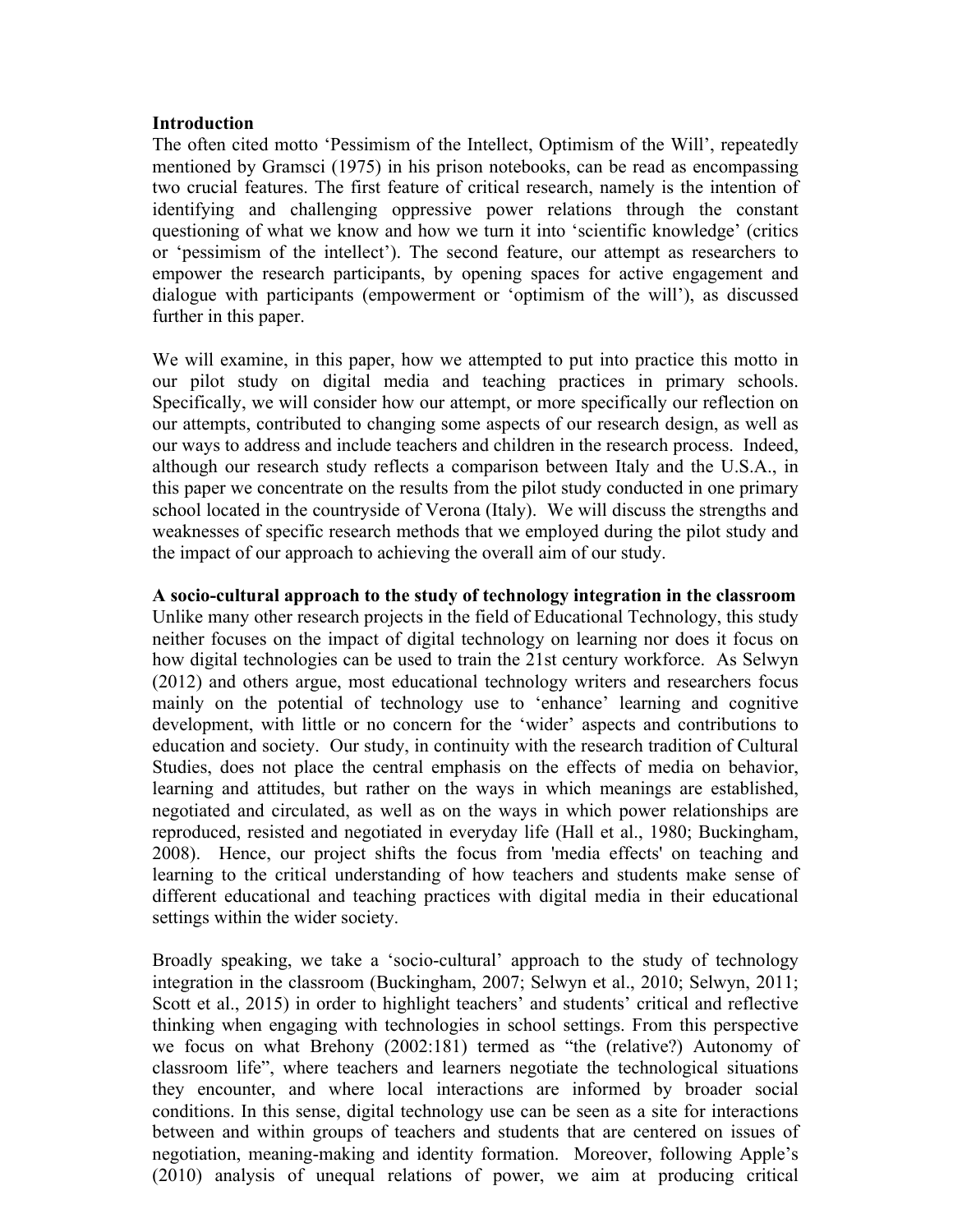understandings that situate educational technology within the lived realities of schooling and the conflictual spaces that are generated by these relationships in society.

Moving from theory to research practice we translate this broad approach into an empirical analysis of how teachers and students represent digital technology use in education. In this sense, we recognize language as a key element in informing ideas and shaping actions, including digital technology use, within any educational context (Selwyn, 2015). As we will clarify later through a description of our research methods, on the one hand we are interested in understanding the actual uses of digital technology in school and this will be explored through observations of classroom activities with and without digital technology. On the other hand, starting from the assumption that language use is a crucial social practice to make sense of our actions, identities and relations, we take a 'discursive perspective' (Potter and Wetherell, 1987; Fairclough, 2003; Rogers, 2004) on the representations of digital technology constructed by teachers and students. From this perspective, what research participants say (but also write or draw) is not regarded as a self-evident reflection of what they 'really' think or believe, but rather as a form of socially situated performance through which they do not just represent their experience of digital technology but they also enact both social relationships as well as the specific subject positions that they occupy.

# **Reflective Practice in Education: the "pitfalls"- limits, and challenges**

We understand that the power of knowing our philosophical orientations enables us to be reflective, (Argyris and Schon, 1974) and to better understand and appreciate our activities. From this perspective, reflective practice is instrumental in not only understanding the teacher's technological philosophy, but how he/she has internalized technological integration into his/her teaching practice. Reflective practice is used here to serve more than understanding the impact we are making; it serves to know the impact we *want* to make (Elias & Merriam, 2005). To know what impact we desire, we must ask ourselves what we believe is the purpose of education. Additionally, we need to know why we make the choices we do about the use of technologies in our everyday practices, and what we expect to achieve with these technologies in relation to our educational aims and goals. From a pedagogical perspective, if we recognize the value of the research participant's and the ways in which they make sense of their experiences, we are inevitably assuming that teachers' and students' reflexivity is key not only to understand but also to orient their actions (Dewey, 1933). Moreover, according to a 'critical pedagogy' orientation, when we include children's voices in research studies we should attempt to provide some kind of empowerment to the young participants themselves, and not exclusively to the teachers who are usually the recipients and far more present in these types of research investigations. In general, reflective practice is understood as the process of learning through and from experience towards gaining new insights of self and/or practice (Boud et al., 1985; Mezirow, 1981; Jarvis, 1992). This often involves examining assumptions of everyday practice.

It also tends to involve the individual practitioner in being self-aware and willing to critically evaluate his or her own responses to practice situations. The point of reflective practice is to recapture practice experiences and examine them critically in order to gain new understandings and inevitably improve future practice. This is part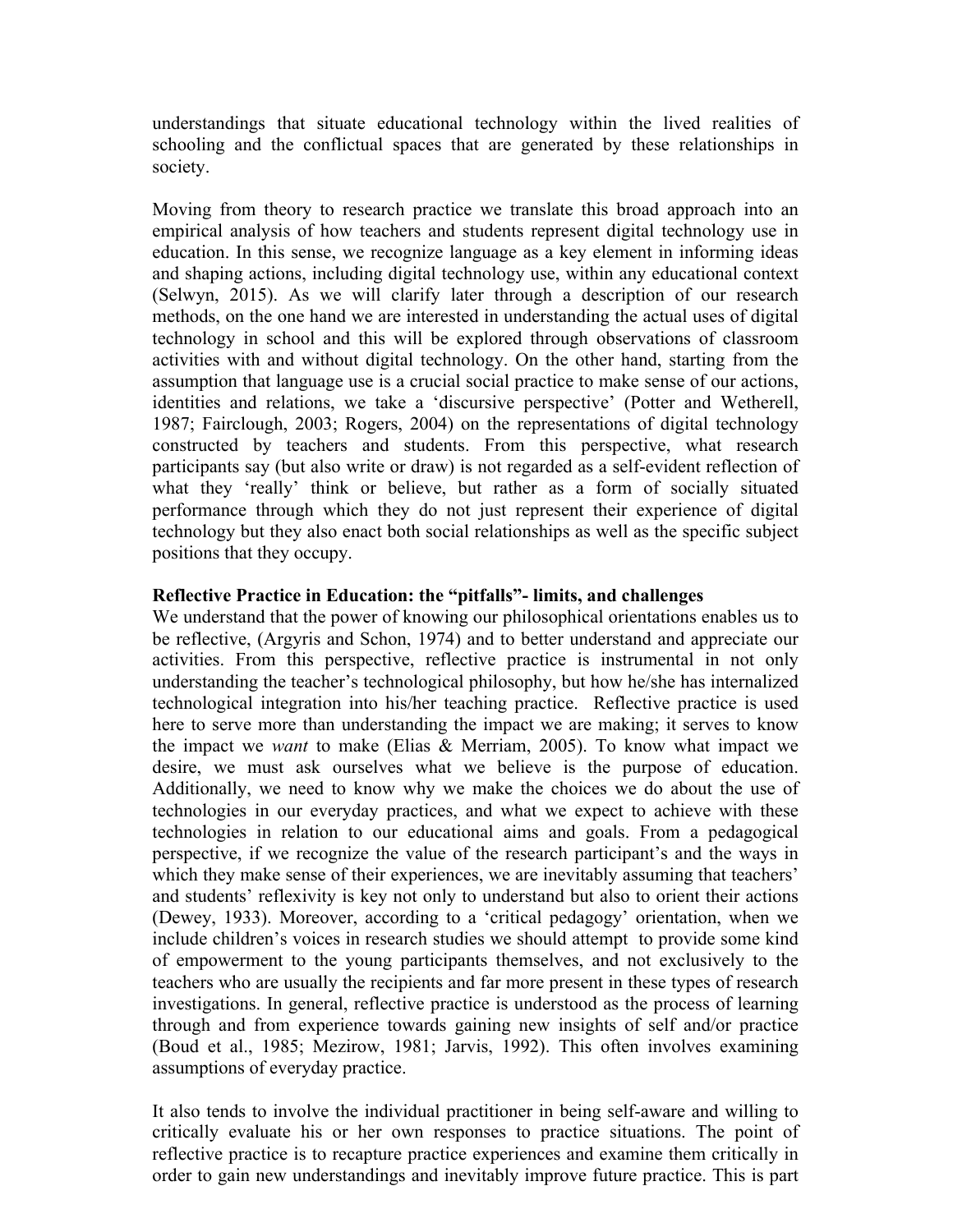of the connected processes of life-long learning, and understood as a fundamental positive outcome of reflexivity in identity formation and teaching practice.

However, the ways in which reflective practice have been applied, has evoked serious criticism and concern that challenge the productiveness of reflective practice in action. For example, when reflective practice is used easily as a 'band-aide solution', or mechanically imposed as an empty rhetoric where little or no deep thinking is involved, the outcome of reflection in action, contributes to greater misunderstanding and difficulties rather than serving as a means to address concerns in a productive way. As Larrivee (2000:293) has argued:

> Unless teachers develop the practice of critical reflection, they stay trapped in unexamined judgments, interpretations, assumptions, and expectations. Approaching teaching as a reflective practitioner involves fusing personal beliefs and values into a professional identity.

While Schon's work has inspired many different models of reflection and categories of reflective practice, it has also drawn criticism. Eraut (2004) faults Schon's work for its lack of precision and clarity, while Boud and Walker (1998) had argued that Schon's analysis ignores critical features relating to the context of reflection. Earlier works by Usher et al., (1997) also find Schon's account and methodology as 'unreflective'. This particular issue is further elaborated by Smyth (1989) who has asserted that Schon's work is not theoretical and apolitical, while Greenwood (1993) attacks Schon for downplaying the importance of reflection-before-action. It is from this specific point of departure that we begin our pilot research study and consider the uses of reflections before-action, in-action, and after-action in our study. It is not our intention to 'prove or disprove' the arguments that support or challenge the practice of reflection, but rather to consider whether the uses of reflection within our own pilot study have meaningful outcomes. What do we learn about the participants and their making sense of digital technology within schools through the different levels of reflection?

# **The use of reflexivity as 'heuristic tool' in the pilot study**

Reflexivity is widely recognized as a key concept in qualitative research. Although the issues raised in this paper interrelate to some extent to the broad issues of power, we understand reflexivity mainly as a 'heuristic tool' through which we attempt to make sense of our own role as researchers in the (co)construction of knowledge (Finlay, 2002). Broadly speaking, we try to make explicit how inter-subjective and contextual elements impact on our data collection. Furthermore, in line with feminist and critical versions of reflexivity in qualitative research (Reinharz, 1992), we enact self-reflexivity also to acknowledge (when present) the tensions arising from different social positions, for example in relation to age, class, gender, and race. Indeed, here we seek to situate our interpretations of the encounters between researchers and participants within a theoretical framework about the social construction of power. Hence, we further question the impact of our research study in terms of the empowerment, participation, the learning that we are thinking about, and/or our willing to promote, rather than taking for granted that our research is empowering simply because we operate within a critical theory of education.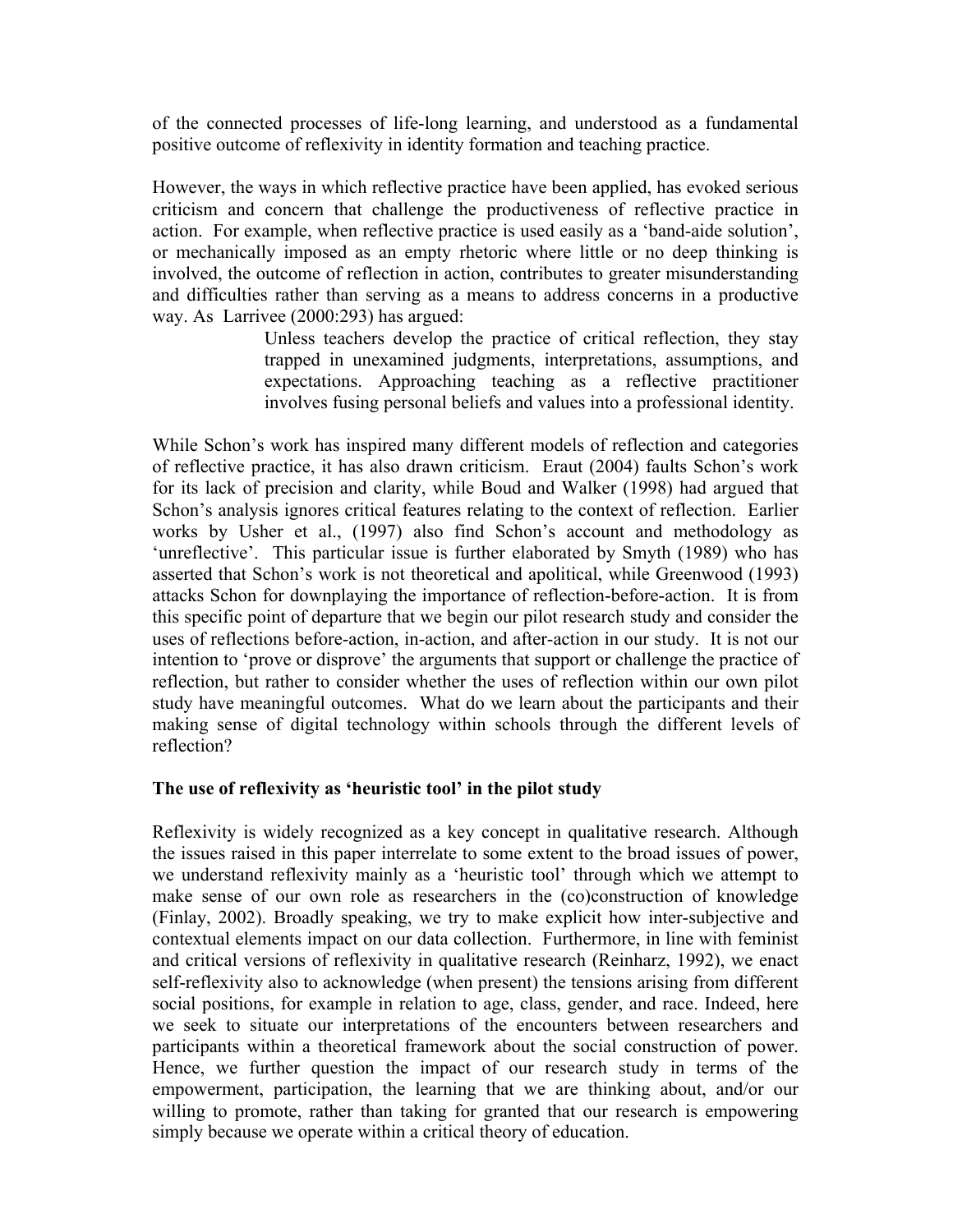In the context of the pilot study, reflexivity also served another practical (or pragmatic) purpose, namely the identification and re-design of (more) effective and suitable data collection strategies and tools. We asked: To what extent, do our specific data collection tools help (or hinder) the collection of 'rich' and significant accounts of participants' practices with digital media in school? Before illustrating how we attempted to answer, it is necessary to provide some information about a) the overall research strategy characterizing our international research study; b) the people that took part in the pilot study in the area of Verona (Italy); and c) the research tools adopted to collect our qualitative data.

Our research strategy consists of a multiple case study (Yin, 2003) through which teaching and educational practices with digital media in different geographical contexts are examined and compared. The empirical study will be carried out in Italy – in the cities of Rome and Verona – and in the U.S.A. (in the city of Buffalo, NY). By March 2016, approximately 100 primary school teachers and 120 students (aged 6-11) will have contributed to the empirical phase of the research.

The research team consisted of three researchers with diverse experiences in the field (a Full professor, an Associate professor and Senior Researcher). Two white male Italian researchers and one female of color American researcher contributed to different components of the research study. All of the researchers were present during the first session of data collection of the pilot study (interviews with teachers) whilst only the two Italian researchers conducted the second part of the pilot (observation of media classroom activities and group interviews with students).

Two primary school teachers and twenty students (aged 8-9) participated in the pilot study, which took place in one school located in the northern countryside of Verona in Italy. One of the teacher interviews was conducted at the University of Verona. Both of the teacher participants were male, middle age, Italian citizens who were widely acknowledged as experts in digital technology integration in their teaching practice. Part of their expertise as trainers of other teachers was in the uses of interactive whiteboards to teach Mathematics or Natural Sciences. One of the teachers described the attainment of the group of students involved in the pilot study as 'middle-low', in relation to students in his teaching subject (Math).

The data collection tools that were used for this pilot study were: a survey questionnaire with open ended questions for all of the 20 students, semistructured/individual interviews with the two teachers, semi-structured focus group interviews with 6 students, and a grid of observation for the reporting of media classroom activities. The period of time that was spent collecting and analyzing data extended from July – September 2015.

## **Teachers' reflective practices and the pitfalls of enthusiasm**

In the course of the pilot interviews with teachers, we experienced some pitfalls of enthusiasm in relation to 'reflective practice' (specifically the listening to - and taking about - 'reflexive teaching practice'). The pilot interviews with teachers were conducted by the male researchers, the full professor lead both the interviews, followed by further exploration and questions for clarification by the senior researcher. The female researcher observed the interviews and documented questions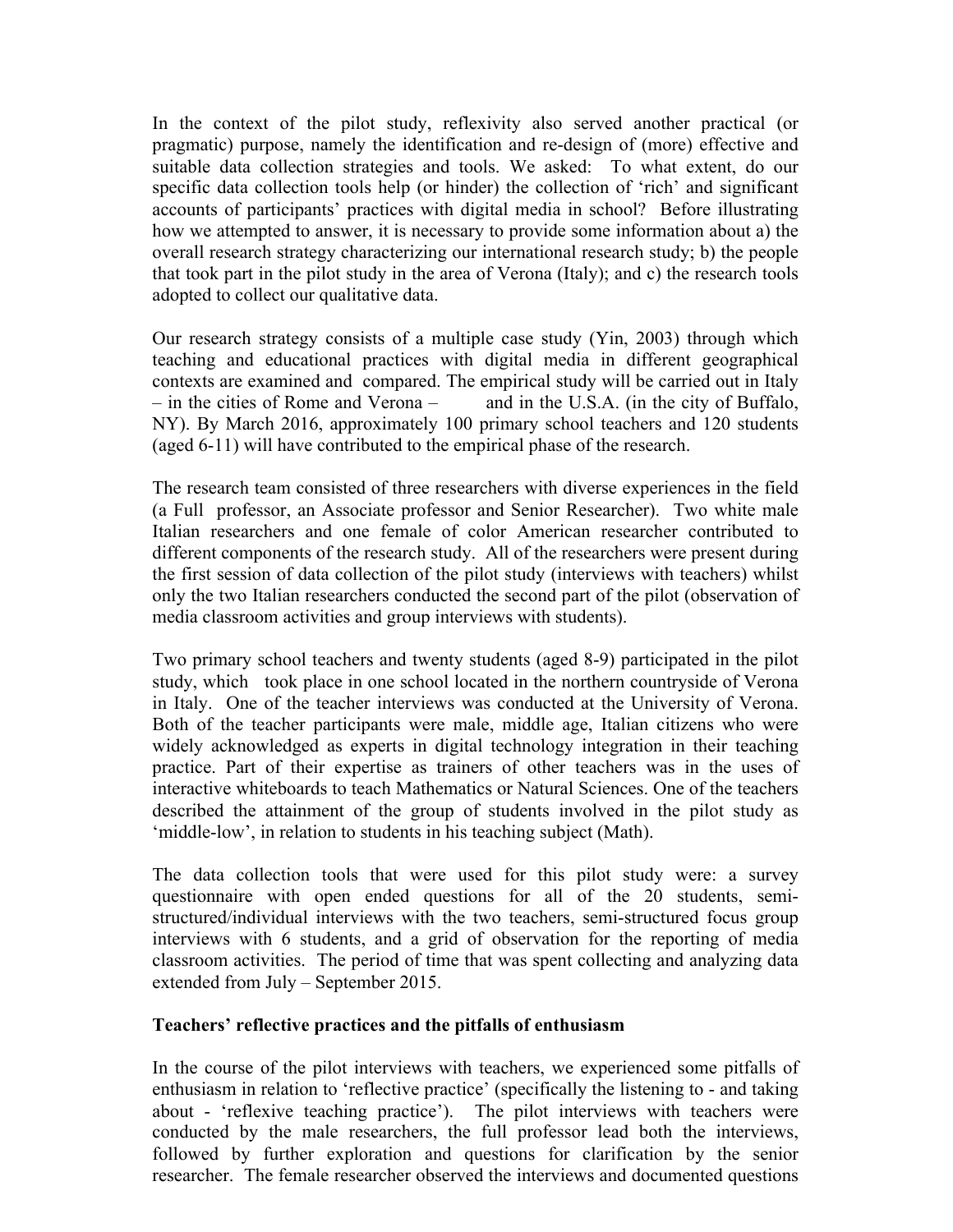for discussion with the research team. These roles reflect the established power differentials embedded within the academic learning structure. As previously noted, we enact self-reflexivity to acknowledge (when present) the tensions arising from different social positions, for example in relation to age, class, gender, and race. In this case, we have two proficient Italian language speakers who could have equally shared the duties of interviewing. However, without much 'reflection-before' we immediately assumed our respective roles based on the structure and power differentials that are embedded within the academic university structure.

We wish to highlight the social dynamics that are in play within a wider context, and how these tensions can subconsciously become part of the interviewing process. As we will show, in the first case, the teacher may have felt compelled to respond as an 'intellectual' highlighting his expertise as a means to speak as 'equals'. This is further reinforced by the teacher's request to contribute to the university as a potential lecturer for the training of prospective education students. The non-intervening interview style that was used in this first interview resulted in silences that the teacher tried to compensate for by offering repetition of the same discourse.

In practice, the first interview this theoretical enthusiasm translated into the enactment of a non-interventionist interview style. The interview style seems to contribute to how the teacher somewhat avoids to answer the very first question. Instead, the teacher repetitively reorients the interview toward his understanding of technology, or his teaching style, as demonstrated in the following extract: Extract of Interview #1:

Researcher: *Could you provide us with some background information to 'frame', why and when you choose to become a teacher, what were your expectations, your dreams, your ideas and when did you start using media in school? Hence, these are essentially two issues: why you wanted to be a teacher, how you decided ,and then when you began to use media in school, which (media) and why.*

Teacher #1 : *Well, I entered the school in 1981, so you see I entered accidentally, because in truth I was working as a builder, and because my mother had brought – the usual mums that bring - 'listen to me, you have to apply for the (teachers') substitutions…so I began, I fell, I say, I fell in love with the job…in love…It's something I have always wanted – then I will come back to the technologies.*

Researcher: *Yes, yes, take your time*

Teacher #1: *I mean I don't distinguish between this (points to the desk) and…that (points to paper) it is all the same to me technology is also the paper sheet, technology is the box, it is this (the counting blocks) I mean everything is technology*. [Continues for 5 Minutes to talk about his understanding of technology]

In terms of reflective practice, we recognize the limitations of reflection in so far as no one from the research team stopped the teacher from continuing down this path. On the one hand we were understandably and genuinely committed to listening but on the other we obviously did not 'reflect-in-action', as indicated in this extract. It was apparent that both the non-interventionist interviewing style and our reflections-after, necessitated changes to our interviewing style.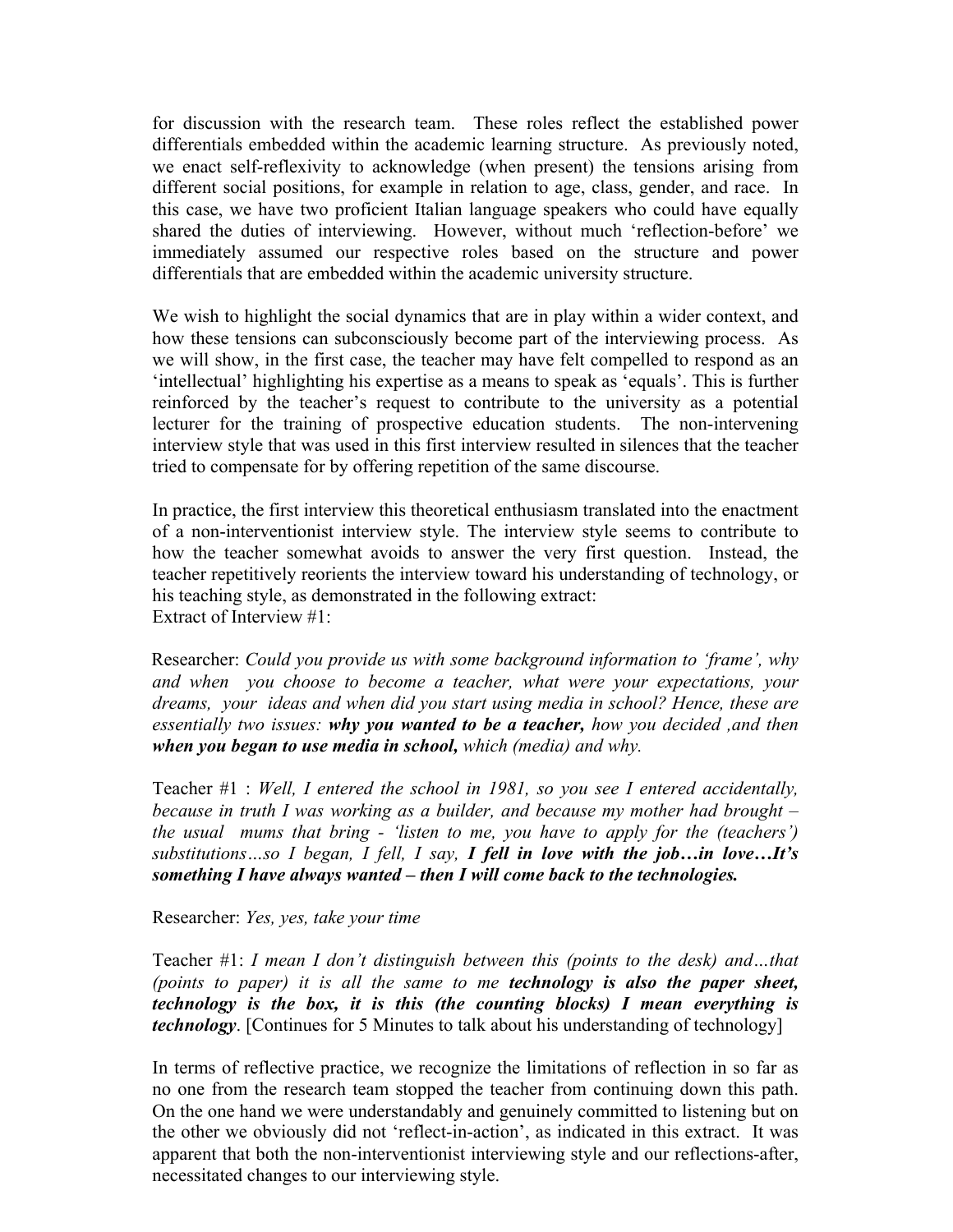There are a number of concerns that can prevent further exploration of the research investigation. In this first case, the quality of the collected data can potentially lead to a repetition of the same discourse, rather than explore the understanding of the teacher and how s/he makes sense of digital media. Furthermore, there is a chance of the interviewee reverting back to the comfortable role of "Teaching the Researcher" rather than reflecting on his/her own practice. Finally, sometimes a discomfort with silence may invoke comments that are less directed at the questions that are being asked, and rather serve as 'filler" for the silence lapses or gaps in the conversation. In light of this first pilot interview, the research team agreed to take a more interventionist approach to the second interview. As illustrated in this example, the second interview was heavily structured in interview style through which the value of the teacher's practice was constantly reaffirmed and theorized by the interviewer.

Extract from Interview #2:

Researcher: […] *We know that sometimes the teacher doesn't care about books, I mean books are interesting but what is it worth is the daily work and what he invents day by day that often, actually almost always, the teacher creates his own didactics, he invents the solutions, let's say he/she is creative indeed, and after all he (or she) lets himself (or herself) lead by a theory. What he/she creates is his/her pedagogical faith and his/her teaching faith*

Teacher: *I understand very well* (laugh)

Researcher: *What?*

Teacher: *I understand very well …*

Researcher: *So this is also to take a distance, also as academics, by the way I was a teacher, I've been a teacher for 14 years*

Teacher: *So* (implying share understanding )

Researcher: *And so I remember* [memories about the past job as teacher]

This extract appropriately exemplifies the researcher's attempt to value teaching practice, as well as to reduce hierarchical relations at work in terms of social status (academic and teacher). On the one hand the use of pronoun 'we' can be read as implying 'we academics' that value teachers' practice. On the other hand the disclosure of the past personal experience could potentially work as icebreaking move toward a more equal dialogue.

However, we found that theoretical and personal alignments with the perspective informed by the interviewers may limit the contributions of the teacher participant. Strong alignments in the course of the interview limit the quality of the collected data and can potentially lead to "too many chefs in the kitchen". The illusion of balancing the power relations through a more open and democratic/ interventionist interviewing style, may be possible in principle, but rather difficult to execute in practice. There is always the danger, and the risk, of patronizing the interviewee (teacher) if there are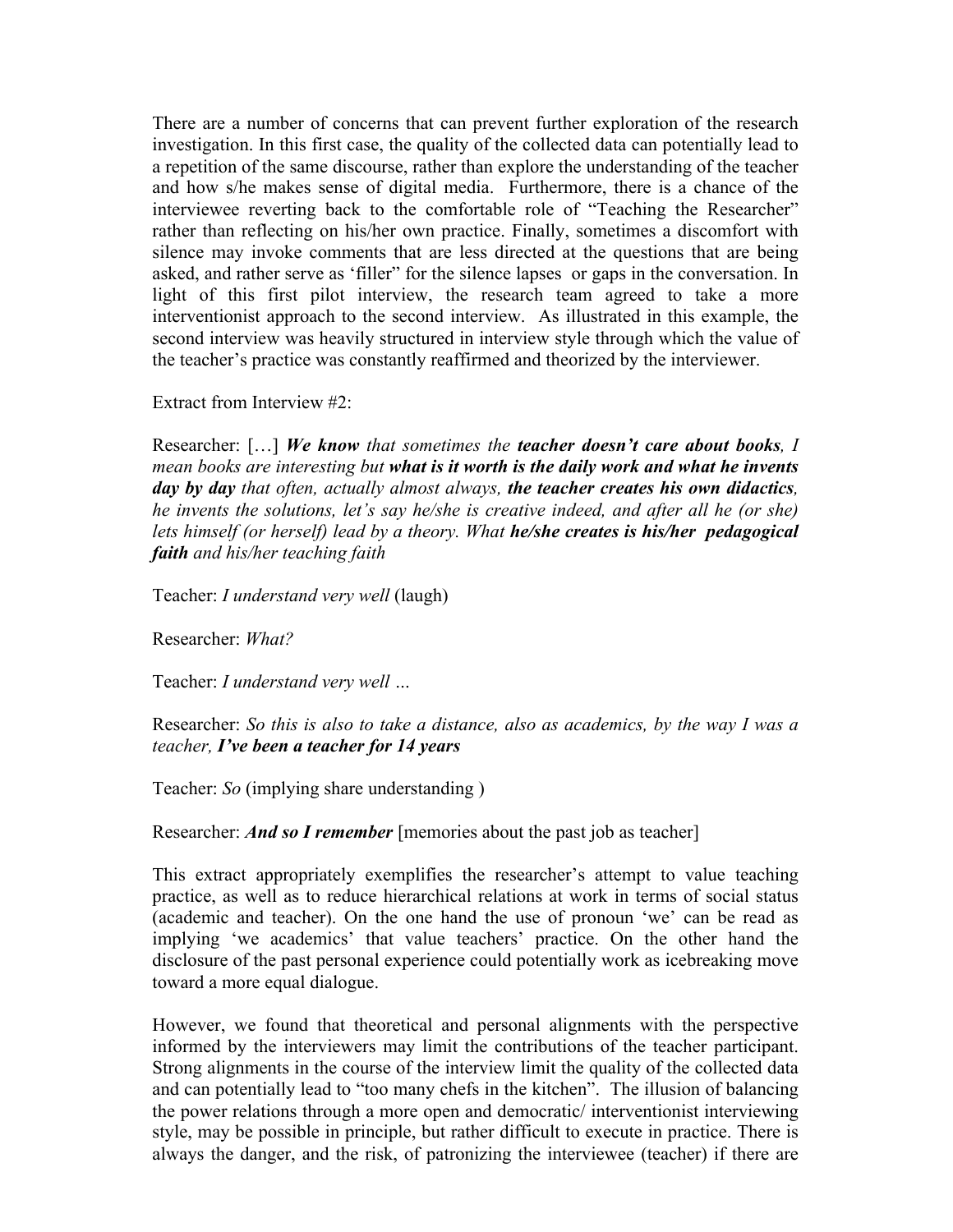too many references that are aligned to the status of the interviewer, his/her personal academic experiences or theoretical knowledge during the interview process.

# **Students Voices and the pitfalls of enthusiasm**

Similar to power dynamics evident in interviews with the teachers, a similar interplay of power occurred with students. In this case the two Italian researchers were present. They presented and administered the questionnaire to the 20 students and after they equally participated in the conversation by asking questions to the 6 children involved in the focus group. As we will discuss, the researchers in the course of the focus group followed a pre-defined protocol but they often changed or rephrased some questions. Here the language used in the questionnaire, or during the focus group activities, played a key function in promoting understanding or preventing comprehension of the questions that were asked. Furthermore we noticed how language use served to encourage or at times mitigate 'school-learned responses' from children. In sum, here our research practice sometimes failed to make the participant's voices heard as expected.

During the focus group we recognized (reflection-in-action) that changes to some of the questions were needed. For the students who participated in the focus group, some of the questions were too general or abstract for the children to understand. For example, a couple of students couldn't understand this question: 'In your opinion, do you see any relation between what you do at school with digital technologies and what you do at home?'. Hence, we rephrased the question by dividing it into two very specific questions: a) *What did you learn by using digital media outside school?,* and b) *Could the things you have learned outside school also be taught in school?*. These reframed questions provided students with more opportunities to engage in a conversation about their actual experience rather than frustrating students to respond to more abstract forms of reasoning/thinking. Students moved from monosyllabic or minimal answers to the first question, to more elaborated answers to the two newly reframed questions. This constant process of simplifying and clarifying the questions in the course of the focus group interviews resulted in the rewriting of some of the questions for the final interview schedule.

A similar problem arose with other questions in the questionnaire. A small number of students were not all able to understand the question, whilst the vast majority of children replied with very brief answers and/or had drawn very minimal visual representations of their media classroom experiences. The question was formulated as follow: *'What is your most favorite thing to use digital technology in school for (write and/or draw)?*'. A small number of students provided representations of out-ofschool experiences, which was the theme of the following question. When asked about this choice, this sub-group of students claimed that they did not understand the question. This response provided evidence of the lack of clarity of the questions for some students. As we look at the majority of students that understood the question their written answers were very brief. For example: "*Because I like to watch the picture on the tablet and because I like to play*." or "*I like to use the interactive whiteboard because we can learn and have fun*." Most of the drawings were limited to the basic representations of some devices, for example a black square representing the interactive whiteboard or children using a tablet.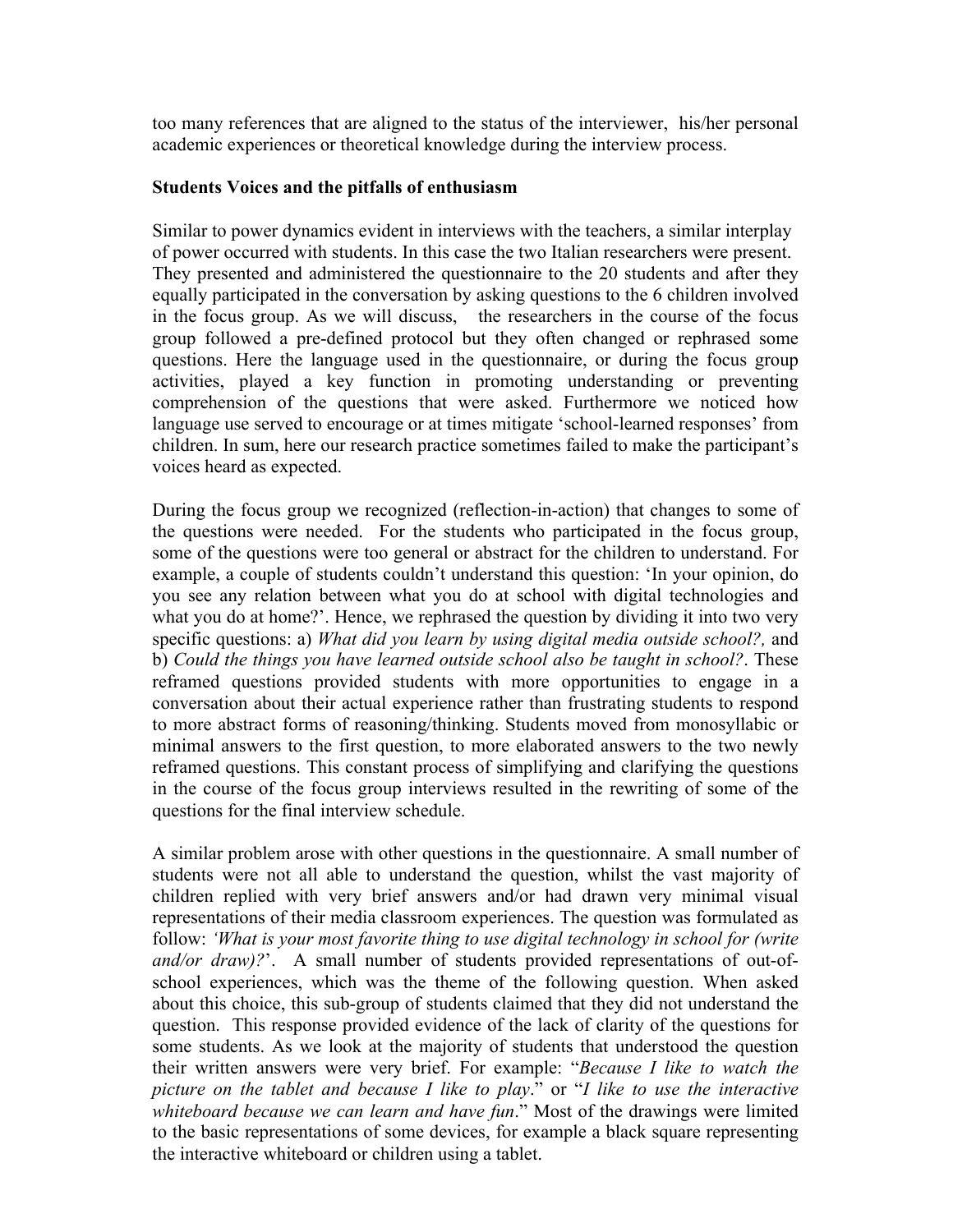Although some of the questions provided opportunities for students to draw rather than write, we actually found that the more insightful representations of classroom experience were found in some unexpected and/or unplanned students' drawings that were requested by the teacher, not by the researchers. The teacher's articulation for the students to portray the lesson that was taught during our observation resulted in more elaborate and insightful representations of student experiences with digital media in the classroom. This specific moment raised the question as to why students responded differently to the teacher's request than the researcher's request. Was this a '*learned response'*? and if so, how might the we further use these representations for informing our understanding of students' uses and understandings of digital media in schools?

Some of the students' unexpected and insightful responses led us to make other changes to the research study. For example, most of the students portrayed in their drawings the table that they used in the classroom where they were engaged in an exercise. However, only a few of the children's drawings reflected the interactive whiteboard that was used. The presentation and discussion related to the drawings function as a hint about how students make sense of digital media in their own contexts.

We asked students' to comment on the drawings of the lesson as part of the pilot focus group. At the very end of the group interview, students were asked to rank the drawings from their most favorite to the least favorite representation of media classroom experience. Students were asked to provide an explanation about their choices. The children seemed more willing and comfortable to comment on their drawings, rather than talking about their 'learning'. Almost all of the participants echoed the same explanation about their choices, limiting diversity of students' perspectives. We devised a new question in the form of group work in which children were encouraged to talk amongst themselves rather than merely dialoguing with the interviewer. Students were asked to discuss and work collaboratively with peers who had similar individual rankings of the drawings. Students were expected to respond as a 'group' not individually. The final rankings were to be provided in a format that a jury would use in an Art Festival. Interestingly, this more children-led discussion resulted in a more inclusive discussion strategy as also the less participative children in the previous researcher-led discussion proactively engaged more in the group discussion. In sum, the presentation and discussion as related to the drawings functioned as a clue on how to explore more productively the way students make sense of digital media in their own social contexts.

Since this task provided students with more opportunities to engage genuinely in the research process, we decided to include this activity in the final focus group protocol. The 'jury's role play' was proposed as follows:

*'In the questionnaire everyone represented through a drawing, or a written description, a classroom activity using digital media. Now each student should show and present his/her work by explaining why a particular activity was chosen. After the presentations, students should discuss, as if they were members of a jury, required to decide and rank the drawing or written description. Finally, students will present the motivations/reasons for their choices.'*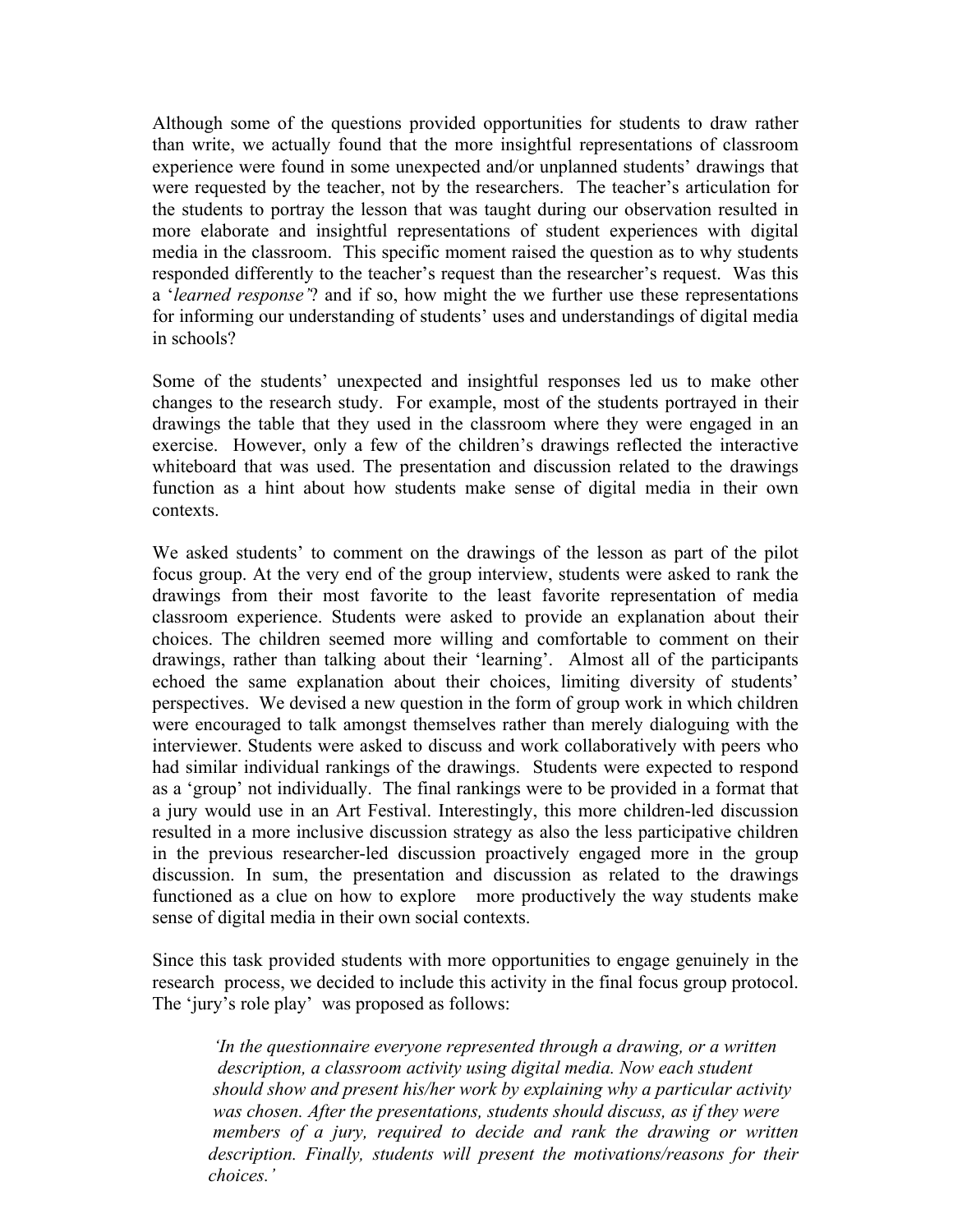As suggested, we replaced the question about student's favorite uses of digital media in and out of school with a new question that echoed the teacher's request to represent the lesson through a drawing, despite the more structured approach involved. We asked students to assess their media uses with positive, neutral or negative symbols and provide an illustration of their ideas. We tried to offer a wider set of options to connote the experiences of students with digital media. We made this choice in order to accommodate the diversity of connotations (read 'not exclusively positive') of digital media provided by children in the course of the focus group responses. For example, we replaced the question about in-school uses of digital media "*What is your most favorite thing to use digital technology for in school? (write and/or draw*)- with the following request: "*Draw and/or tell, using some words, a lesson, or a moment of work, where you used digital media at school*." Before responding to this question, students were directed to *"think about whether you enjoyed the lesson". If you did not like it put a circle around the symbol" –", if you liked it on average circle the symbol "+/-", and if you enjoyed it a lot circle the symbol" +".* After the pilot study and redesign of data collection tools, our following sessions of work in the classroom actually resulted in more engaging and inclusive discussions with the young participants.

### **Conclusion**

The recognition of some of these pitfalls in our initial enthusiasm enabled us to frame even more critically our research design and thus to perform a pessimism of the reason. However at the same time, a more grounded optimism of will also emerged. This latter outcome is not lead by a blind-faith toward the critical pedagogy embedded in our theoretical framework, but rather by a critical and dialectic praxis between theory and (research) practice. In this respect , as Buckingham, (1998:12) has stated

> *Rather than regarding academic theory as a repository of truth, our commitment here is to praxis– in other words, to a dialectical relationship between theory and practice. Indeed, we would argue that any meaningful pedagogic theory has to be able to take account of the experience of classroom practice; and that practice is a site on which new theoretical insights and challenges can be generated.*

As we have seen, the critical questioning of research practice clearly represents a condition of existence for 'critical research' (an epistemological issue) but somewhat it also might function as conditions of existence of any truly supporting relationship between academic researchers, teachers and children (an ethical issue). From this perspective, our critical questioning contributed not only to change some aspects of our research strategy but also to ground our research practice on the messy and complex realities of classroom practices, languages and cultures. However, we will need to be constantly open to revising, the interpretations, being aware of the unavoidable limits, given that as Cesare Pavese (2000) has stated, "The professionalism of the enthusiasm is the most sickening of insincerities".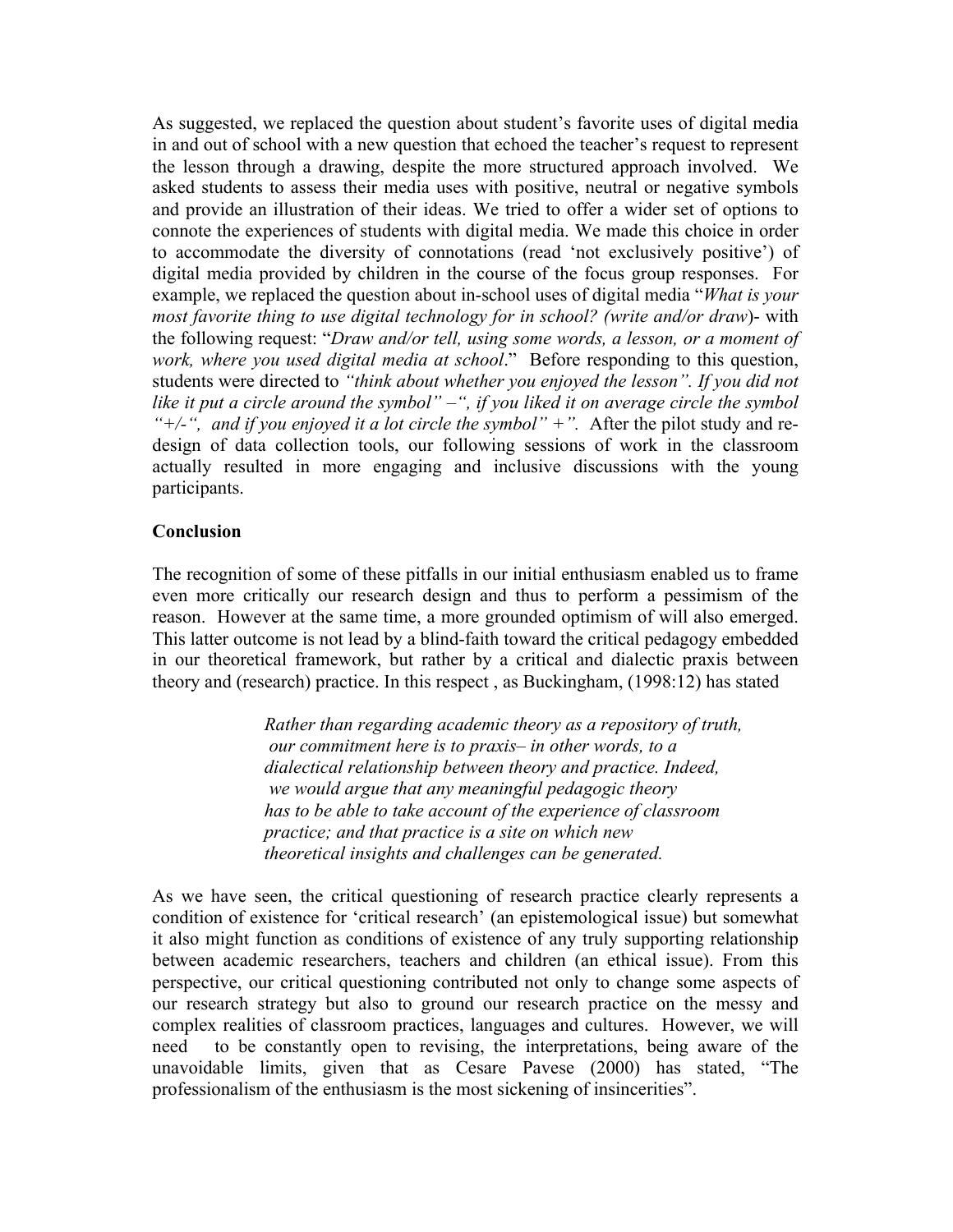# **References**

Apple, M. (2010) Global crises, social justice, and education. New York: Routledge.

Argyris, C. & Schön, D. (1974). Theory in practice: Increasing professional effectiveness. San Francisco, CA: Jossey-Bass.

Brehony, K. (2002) 'Researching the 'grammar of schooling': an historical view' European Educational Research Journal, 1, 1, pp.178–189.Buckingham, D. (ed.) (1998) (Ed.) Teaching Popular Culture. Beyond Radical Pedagogy. London: UCL Press.

Boud, D., Keogh, R. and Walker, D. (1985) Promoting reflection in learning: a model. In D. Boud, R.Keogh and D. Walker (eds.) Reflection: turning experience into learning. London: Kogan Page.

Buckingham D. (2007) Beyond Technology. Children's learning in the age of digital culture. Cambridge: Polity.

Buckingham, D. (2008) Children and media: a cultural studies approach In in Kirsten Drotner and Sonia Livingstone (eds.) International Handbook of Children, Media and Culture, London: Sage.

Dewey, J. (1933) How we think: a restatement of the relation of reflective thinking to the educative process . Chicago IL: Henry Regnery Co.

Elias, J. & Merriam, S. (2005). Philosophical Foundations of Adult Education Malabar, Fla. : Krieger Pub.

Eraut, M. (2004) Editorial: the practice of reflection. Learning in Health and Social Care , 3(2), 47-52.

Fairclough, N. (2003) Analyzing discourse: Textual analysis for social research. London: Routledge.

Finlay, L. (2002) Negotiating the swamp: the opportunity and challenge of reflexivity in research practice. Qualitative Research vol. 2 (2): 209-230.

Gramsci, A. (1975) Quaderni del carcere. 4 vols. ed. V. Gerratana. Turin: Einaudi.

Greenwood, J. (1993) Reflective practice: a critique of the work of Argyris and Schon. Journal of Advanced Nursing, 19, 1183-1187.

Hall, S., Hobson, D., Lowe, A. and Willis, P. (eds.) (1980) Culture, Media, Language. London: Hutchinson.

Jarvis, P. (1992) Reflective practice and nursing. Nurse Education Today , 12(3), 174- 181.

Mezirow, J. (1981) A critical theory of adult learning and education. Adult Education, 32(1), 3-24.